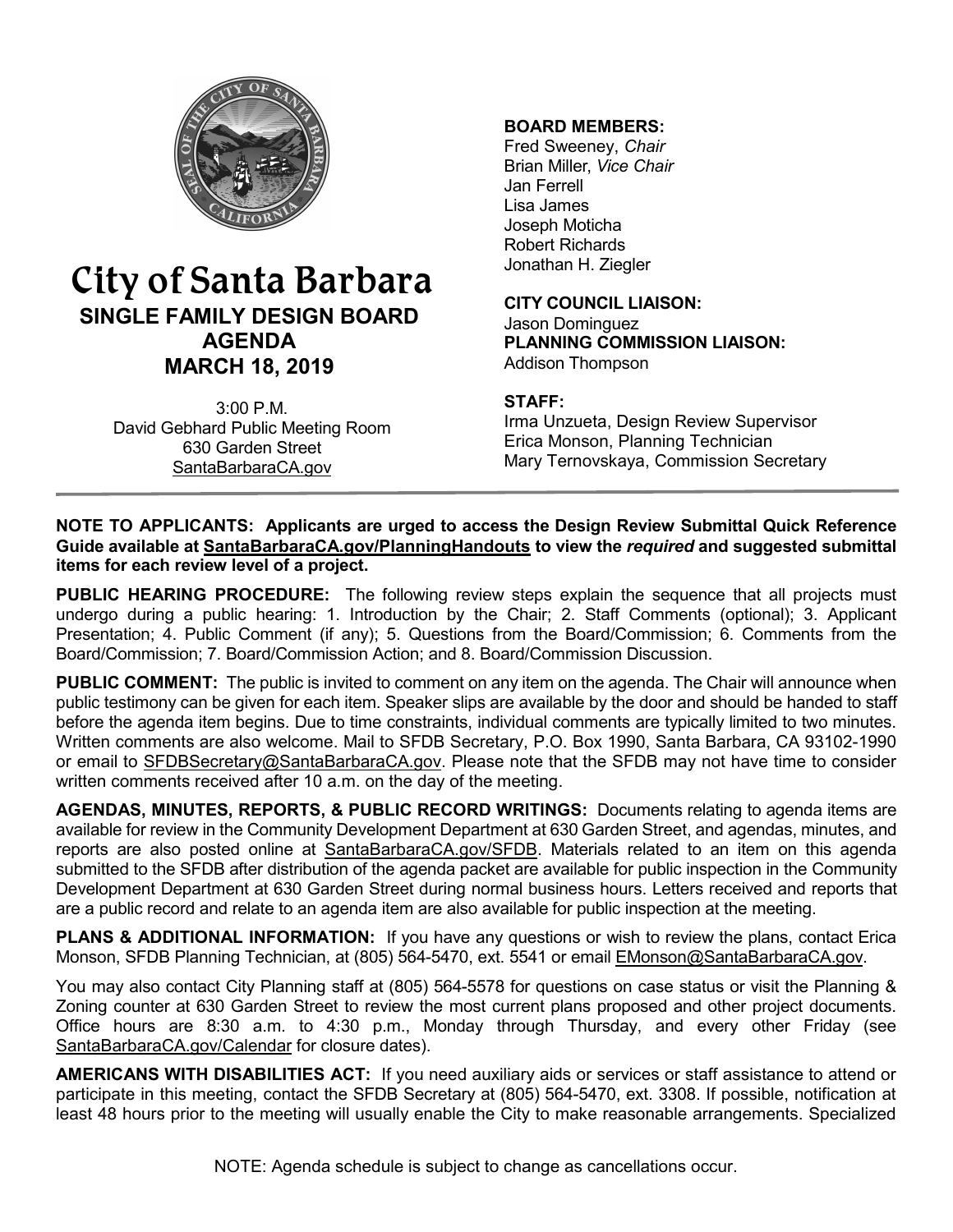services, such as sign language interpretation or documents in Braille, may require additional lead time to arrange.

**TELEVISION COVERAGE:** This meeting will be broadcast live on City TV-Channel 18 and online at [SantaBarbaraCA.gov/CityTV](http://www.santabarbaraca.gov/CityTV). See [SantaBarbaraCA.gov/CityTVProgramGuide](http://www.santabarbaraca.gov/CityTVProgramGuide) for a rebroadcast schedule. An archived video of this meeting will be available at [SantaBarbaraCA.gov/SFDBVideos.](http://www.santabarbaraca.gov/gov/brdcomm/nz/sfdb/videos.asp)

**APPEALS:** Decisions of the SFDB may be appealed to the City Council. For further information on appeals, contact the Planning Division staff or the City Clerk's office. Appeals must be in writing and must be filed with the City Clerk at City Hall, 735 Anacapa Street within 10 calendar days of the meeting at which the Board took action or rendered its decision.

**STATE POLITICAL REFORM ACT SOLE PROPRIETOR ADVISORY:** State law, in certain circumstances, allows an architect, engineer, or a person in a related profession who is a "sole practitioner" to make informational presentation of drawings or submissions of an architectural, engineering, or similar nature to the same Board on which he or she is seated, if the practitioner does not advocate for the project. Full details regarding this exception are posted at the back of the David Gebhard Public Meeting Room and are available at the Community Development Department, 630 Garden Street.

**LICENSING ADVISORY:** The Business and Professions Code of the State of California and the Municipal Code of the City of Santa Barbara restrict preparation of plans for certain project types to licensed professionals. See SFDB Guidelines 2.1.2A and 3.2.1C for specific information.

**NOTICE:** On Thursday, March 14, 2019 this Agenda was posted on the outdoor bulletin board at the Community Development Department, 630 Garden Street and online at [SantaBarbaraCA.gov/SFDB](http://www.santabarbaraca.gov/gov/brdcomm/nz/sfdb/agendas.asp).

## **PLEASE BE ADVISED**

The following advisories are generally also contained in the City's Single Family Design Board General Design Guidelines and Meeting Procedures (SFDB [Guidelines\)](http://www.santabarbaraca.gov/services/planning/design/boards/sfdb.asp). The specific SFDB Guideline number is listed after each advisory. Applicants are encouraged to review the full version of the SFDB Guidelines.

- The approximate time the project will be reviewed is listed to the left of each item. It is suggested that applicants arrive 15 minutes early. The agenda schedule is subject to change as cancellations occur. Staff will notify applicants of time changes. (3.2.2)
- The applicant's presence is required. If an applicant is not present, the item will be postponed indefinitely. If an applicant cancels or postpones an item without providing advance notice, the item will be postponed indefinitely and will not be placed on the following SFDB agenda. (3.2.4)
- · Substitution of plans is not allowed. If plans differing from the submittal sets are brought to the meeting, motions for Project Design Approval or Final Approval will be contingent upon staff review for code compliance. (3.2.4)
- Concept review comments are generally valid for one year. Per SMBC 22.22.180, a Project Design Approval is valid for three years from the date of the approval unless a time extension has been granted or a building permit has been issued. Projects with a valid land use approval will also automatically extend the Project Design Approval expiration date. (3.2.9) An SFDB approval does not constitute a Zoning clearance or a Building and Safety Permit.
- · CEQA Guidelines §15183 Exemptions (Projects Consistent with General Plan). Under this California Environmental Quality Act (CEQA) Guidelines section, projects with new development (new nonresidential square footage or new residential units) qualify for an exemption from further environmental review documents if (1) they are consistent with the General Plan development density evaluated in the 2011 General Plan Program Environmental Impact Report, and (2) any potentially significant project-specific impacts are addressed through existing development standards. Section 15183 exemptions are determined by staff based on a preliminary environmental review process. A decision-maker CEQA finding is required for a Section 15183 exemption. City Council General Plan environmental findings remain applicable for the project.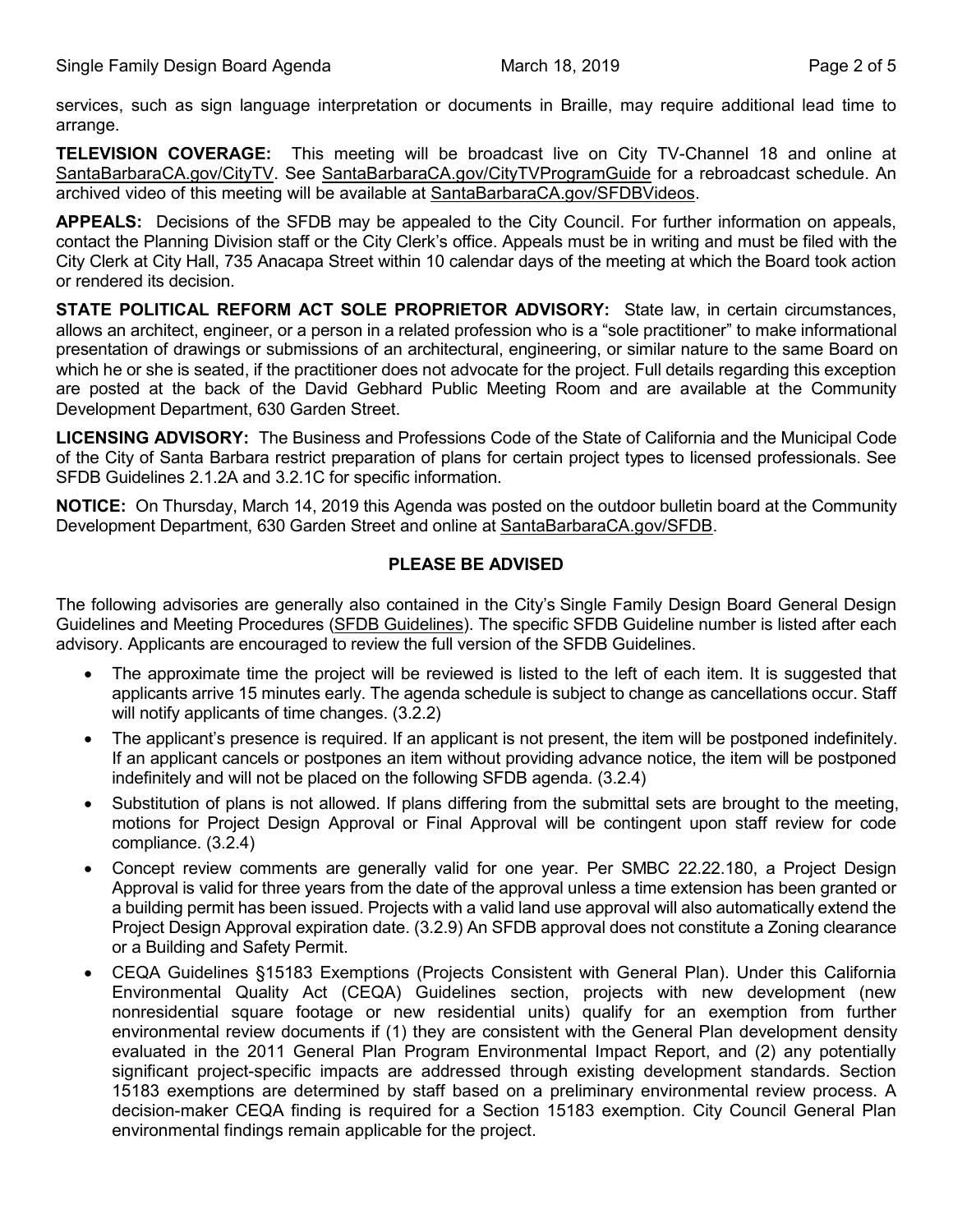### **GENERAL BUSINESS**

A. Public Comment.

Any member of the public may address the Board for up to two minutes on any subject within its jurisdiction that is not scheduled on this agenda for a public discussion.

- B. Approval of the minutes of the Single Family Design Board meeting of **March 4, 2019**.
- C. Approval of the Consent Calendar of **March 11** and **March 18, 2019**.
- D. Announcements, requests by applicants for continuances and withdrawals, future agenda items, and appeals.
- E. Subcommittee Reports.

## **(3:20PM) CONCEPT REVIEW (NEW)**

### **1. 3405 CLIFF DR**

| Assessor's Parcel Number: 047-082-008 |                             |
|---------------------------------------|-----------------------------|
| Zone:                                 | $A-1/SD-3$                  |
| <b>Application Number:</b>            | PLN2019-00086               |
| Owner:                                | Arusha Revocable Trust      |
| Applicant:                            | Heidi Jones                 |
| Architect:                            | <b>Blackbird Architects</b> |

(Proposal to demolish an existing one-story 1,725 square foot single-unit residence and 502 square foot garage located in the Hillside Design District to be replaced with a new one-story 2,761 square foot single-unit residence with a detached 779 square foot garage and a new detached 477 square foot accessory dwelling unit (ADU). Project includes construction of a new entry gate, trash enclosure, and motor court. Associated earthwork and landscaping is proposed as well as a sewer connection. The proposed total of 4,017 square feet on a 57,228 square foot lot is 78% of the maximum guideline floor-to-lot area ratio (FAR). Project includes a Modification to allow the total accessory building floor area to exceed 500 square feet and Front and Interior Setback Modifications for the location of the proposed garage, accessory dwelling unit, and trash enclosure. A Minor Zoning Exception is required to allow the proposed fence height of 7 feet to exceed the allowed 3.5 foot height within 10 feet of the front lot line. Project requires Planning Commission review for a Coastal Development Permit and associated zoning modifications.)

**First concept review. No final appealable action will be taken at this hearing. Project requires Planning Commission review for a Coastal Development Permit and associated zoning modifications.**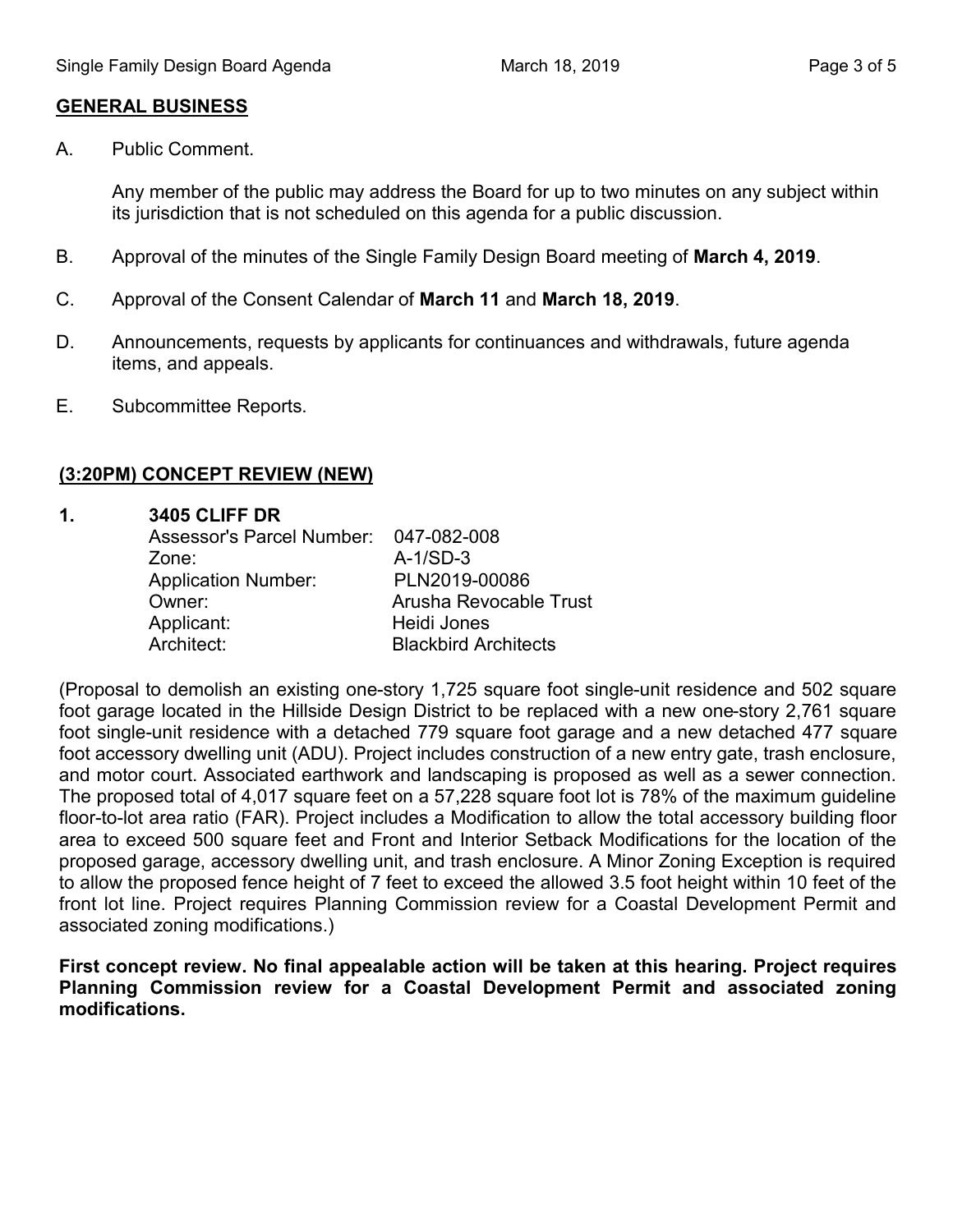## **(3:45PM) CONCEPT REVIEW (CONTINUED)**

| 2. | <b>122 LOS ALAMOS AVE</b>             |                      |
|----|---------------------------------------|----------------------|
|    | Assessor's Parcel Number: 045-195-025 |                      |
|    | Zone:                                 | $E-3/SD-3$           |
|    | <b>Application Number:</b>            | PLN2019-00069        |
|    | Owner:                                | Marjorie M. Saunders |
|    | Applicant:                            | Dawn Sherry          |

(Proposal for a 993 square foot second floor addition and alterations to an existing 1,901 square foot, one-story single-unit residence with an attached 385 square foot garage. Project includes a new 541 square foot covered rear deck, replacement of doors and windows, a new balcony with wrought iron railing, and a new outdoor fireplace. The proposed total of 3,279 square feet on an 8,368 square foot lot in the non-appealable jurisdiction of the Coastal Zone is 100% of the maximum allowed floor-to-lot area ratio (FAR).)

**Second concept review. No final appealable action will be taken at this hearing. Neighborhood Preservation Findings are required.**

### **(4:10PM) CONCEPT REVIEW (CONTINUED)**

#### **3. 1224 BEL AIR DR**

| Assessor's Parcel Number:  | 043-280-028         |
|----------------------------|---------------------|
| Zone:                      | <b>RS-15</b>        |
| <b>Application Number:</b> | PLN2019-00066       |
| Owner:                     | Kozaki Family Trust |
| Applicant:                 | Jose Sanchez        |
| Architect:                 | Dan Weber           |

(Proposal for a 565 square foot addition at the first floor of an existing 2,812 square foot two-story single-unit residence with an attached 508 square foot garage. Project includes expanding an existing 107 square foot second floor balcony to 756 square feet; replacement of doors and windows; removal of an existing brick façade on the south elevation to be replaced with board and batten siding; a new roof; and new decks, patios and landscaping. The proposed total of 3,825 square feet on a 16,988 square foot lot in the Hillside Design District is 87% of the maximum guideline floor-to-lot area ratio (FAR).)

**Second concept review. No final appealable action will be taken at this hearing. Neighborhood Preservation, Hillside, and Sloped Lot Findings are required.**